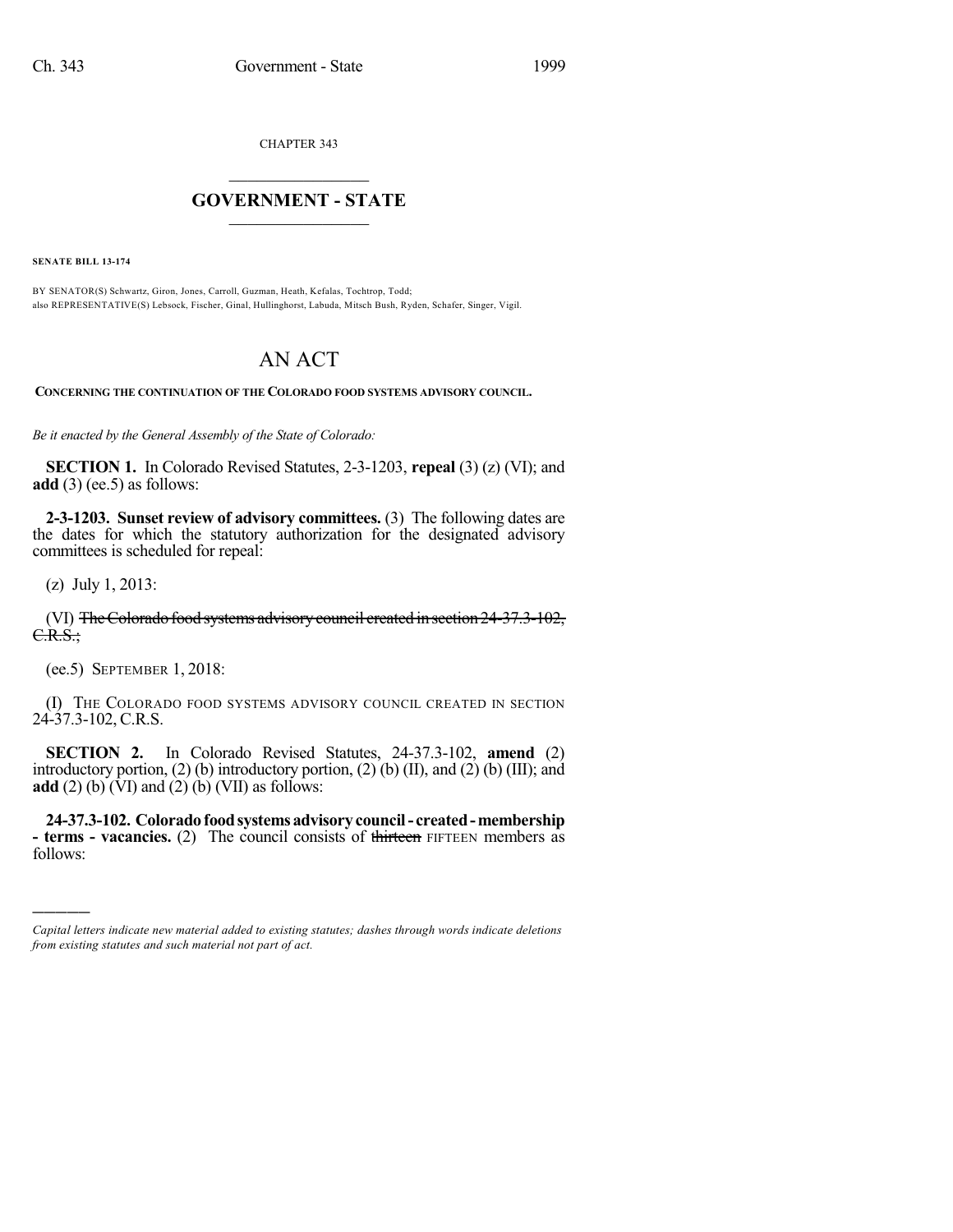(b) Nine ELEVEN members appointed by the governor who represent and have expertise in one of five SEVEN functional areas of food systems, as follows:

(II) Three members who represent agricultural production, AT LEAST ONE OF WHOM REPRESENTS A LARGE PRODUCER AND ONE A SMALL PRODUCER;

(III) Two members who represent ONE MEMBER WHO REPRESENTS SMALL food wholesalers or food retailers AND ONE MEMBER WHO REPRESENTS LARGE FOOD WHOLESALERS OR FOOD RETAILERS, OF WHICH ONE OF THE TWO MEMBERS MAY REPRESENT BOTH SMALL AND LARGE FOOD WHOLESALERS OR FOOD RETAILERS;

(VI) ONE MEMBER FROM AN ACADEMIC INSTITUTION WHO SPECIALIZES IN ECONOMIC SYSTEMS, AGRICULTURE, OR HEALTH CARE;

(VII) THE DIRECTOR OF THECOLORADO STATE UNIVERSITY EXTENSION SERVICES PROGRAM OR HIS OR HER DESIGNEE.

**SECTION 3.** In Colorado Revised Statutes, 24-37.3-105, **amend** (1) as follows:

**24-37.3-105. Fund - acceptance of gifts, grants, or donations.** (1) For the purposes of carrying out the duties of the council, the council is authorized to seek and accept gifts, grants, or donations, including in-kind donations, from private or public sourcesforthe purposes ofthis article; except that the councilmaynot accept a gift, grant, or donation that is subject to conditions that are inconsistent with this article or any other law of the state. The council may accept in-kind donations of staff services from the private sector to staff the council. The council is also authorized to accept and expend federal funds available for food policy councils. All private and public moneys received through gifts, grants, or donations shall be transmitted to the state treasurer, who shall credit the same to the food systems advisory council fund, which fund is hereby created and referred to in this section as the "fund". The moneys in the fund shall be subject to annual appropriation MUST BE CONTINUOUSLY APPROPRIATED by the general assembly to the department of agriculture for allocation to the council for the direct and indirect costs associated with implementing this article. Any moneys in the fund not expended for the purpose ofthis article may be invested by the state treasurer as provided by law. All interest and income derived fromthe investment and deposit of moneysin the fund shall be credited to the fund. Any unexpended and unencumbered moneys remaining in the fund at the end of a fiscal year shall remain in the fund and shall not revert or be credited or transferred to the general fund or another fund; except that, if, at the time this article is repealed pursuant to section 24-37.3-107, the fund contains a balance of unencumbered and unexpended moneys, those moneys shall revert to the general fund.

**SECTION 4.** In Colorado Revised Statutes, **amend** 24-37.3-107 as follows:

**24-37.3-107. Repeal of article.** This article is repealed, effective July 1, 2013 SEPTEMBER 1, 2018. Prior to such repeal, the food systems advisory council shall be reviewed as provided for in section 2-3-1203, C.R.S.